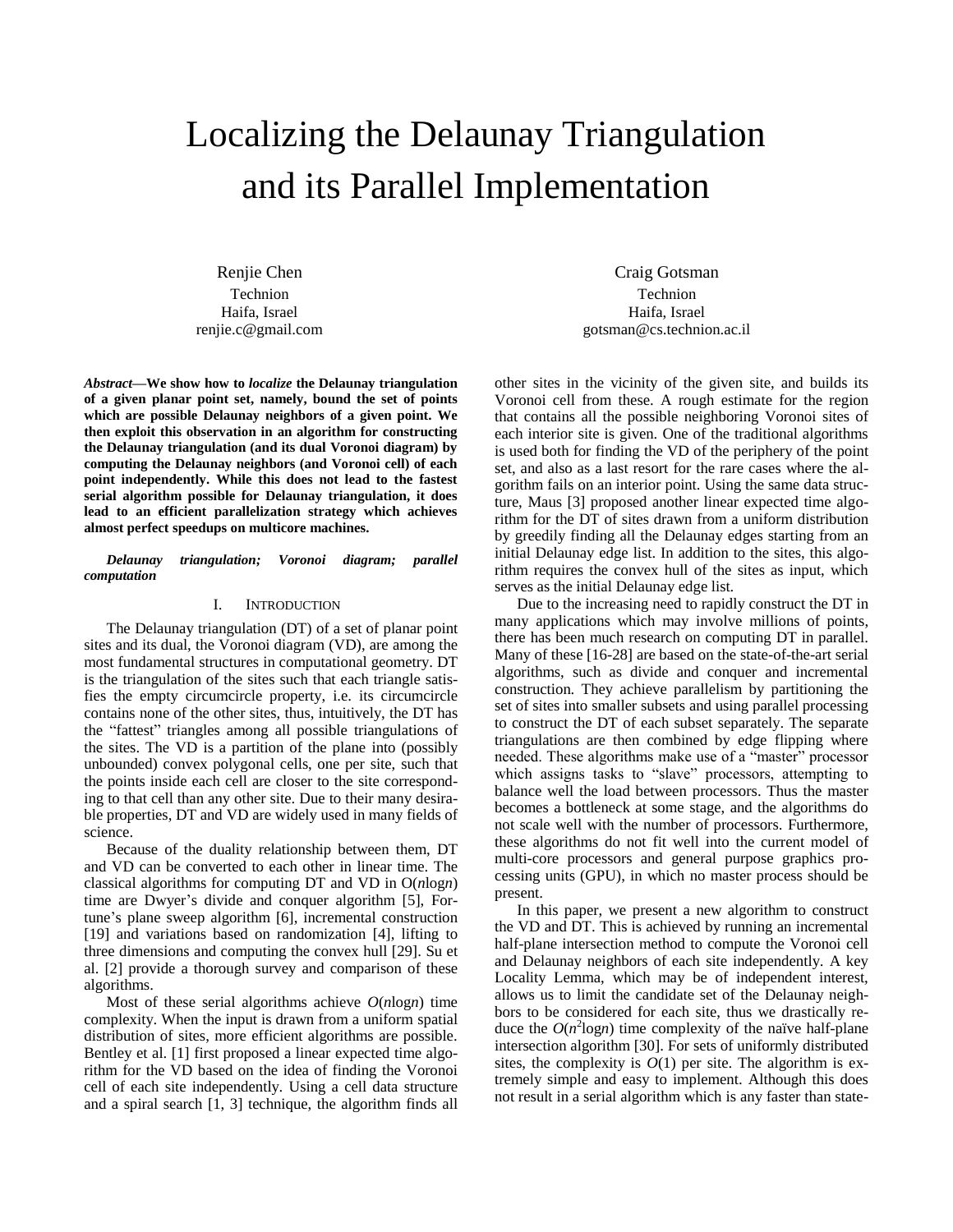of-the-art serial algorithms, it does, as opposed to other algorithms, lend itself to easy and efficient parallelization. With an extra (quite straightforward) optimization as described in Section VI, the resulting parallel implementation achieves almost perfect speedups.

## II. RELATED WORK

Serial algorithms for computing the VD and the dual DT are well known, so we will not survey them here. Instead, we will concentrate on the lesser-known parallel algorithms.

Rong et al. [10] proposed a parallel algorithm to compute the DT using the GPU and CPU in tandem. With the GPU they compute the DT of a modified point set constructed by snapping each original input point to the nearest grid point ("pixel"). After computing the DT of the grid point set using the GPU, they move each point back to its original coordinates and repair the triangulation by edge flipping where necessary. Because of its inherent serial nature, the edge flip step is done on the CPU, thereby making the complete algorithm only partially parallel, with limited speedup over serial algorithms. Very recently, Qi et al. [7] improved this algorithm by implementing also the edge flipping on the GPU, thus making the entire algorithm GPUbased. They also extend the algorithm to a constrained DT.

It is well known that the DT contains the nearest neighbor graph as a subgraph. Maus and Drange [9] generalized this property to the *k* nearest neighbors, namely, they prove that for any point  $x$  in the point set  $X$  with  $k$  nearest neighbors  $\{b_1, b_2, \ldots, b_k\}$  (*b<sub>i</sub>* are sorted by their distances to *x*), the *j*'th closest neighbor  $b_j$  is a neighbor of *x* in the DT of *X* if it is not contained in any of circles having the segment *xb<sup>i</sup>* {*i=*1, 2,…*j*-1} as its diameter. Based on this and the nearest neighbor graph property, they presented two algorithms for constructing the DT in parallel. With the nearest neighbor graph and *k*-nearest neighbor graph as starting points, they use an incremental algorithm [3] and constrained DT algorithm to find the Delaunay neighbors of each point independently in the two algorithms respectively. However in both algorithms, a serial algorithm is employed to compute the convex hull of the point set, which is necessary for their algorithm to construct the DT, therefore making these algorithms also only partially parallel.

Very recently, Reem [15] adapted his ray-shootingbased parallel algorithm for computing the approximate VD in general settings [14] (general sites, and general normed space) to compute the exact VD by carefully utilizing the information along the rays. A formal proof is given to show that the algorithm will always terminate with the correct result within a finite number of steps. Experimental results show that this algorithm, equipped with appropriate spatial data structures for the sites, achieves almost linear expected time complexity for uniform distributions. However, since the VD is clipped to a rectangular domain, an important component of the DT - the convex hull of the point set - will be incomplete when transforming the VD into a DT.

Shewchuk [8] proposed the *Star Splaying* algorithm for transforming a triangulation which is nearly DT into a DT. The algorithm seeks to adjust the stars, the *candidate* Delaunay one-rings of all the vertices, so that they agree with each other and therefore form a DT. *Star Splaying* is akin to the Delaunay edge flip algorithm, and it requires (near DT) connectivity in addition to the point set as input. In this paper, we propose an algorithm which also seeks to find the Delaunay one-rings for all the vertices. However, it does not check the relation between different Delaunay one-rings, rather computes the Delaunay one-rings of the vertices independently of each other, making it inherently parallelizable.

## III. LOCALIZING THE DELAUNAY TRIANGULATION

First some terminology.

**Delaunay edge**: an edge *xy* is a *Delaunay edge* if it is contained in the DT.

**Delaunay neighbor**: a vertex *x* is a *Delaunay neighbor* of *y* if *xy* is a Delaunay edge.

**Delaunay one-ring**: the *Delaunay one-ring* of a vertex *x* is the set of all Delaunay neighbors of *x*.

**Voronoi vertex**: a vertex of a Voronoi cell boundary

**Half-plane**: the half-plane between two points  $c$  and  $v$  is the bisector of the points.

The terms point, vertex and site are interchangeable through the paper.

In this section, we present a key Lemma, illustrated in Fig. 1, that leads to the main algorithm of this paper. In general, Delaunay edges are short, because they connect a site to other sites in close proximity. However, there is no strict upper bound on the length of Delaunay edges, and in some extreme cases, edges can span the entire point set. Furthermore, there is no easy rule of thumb that can predict which sites exactly will be the Delaunay neighbors of a given site. Thus, there is value in a rule which localizes the Delaunay triangulation, namely, strictly bounds the set of possible Delaunay neighbors of a given site.

## **Local Delaunay Lemma**

Let  $X$  be a set of points in the plane. If the ordered subset *P*={ $p_1, p_2, \ldots, p_n$ }⊆*X* forms a simple polygon containing  $c \in$ *X*, then the Delaunay neighbors of *c* are contained in the union of the circumcircles of the *n* triangles formed by *c* and every two consecutive points of *P* (irrespective of the triangle orientation).



Figure 1. The Local Delaunay Lemma. Only the blue sites, inside or on the red circumcircles, can be the Delaunay neighbors of the site *c*.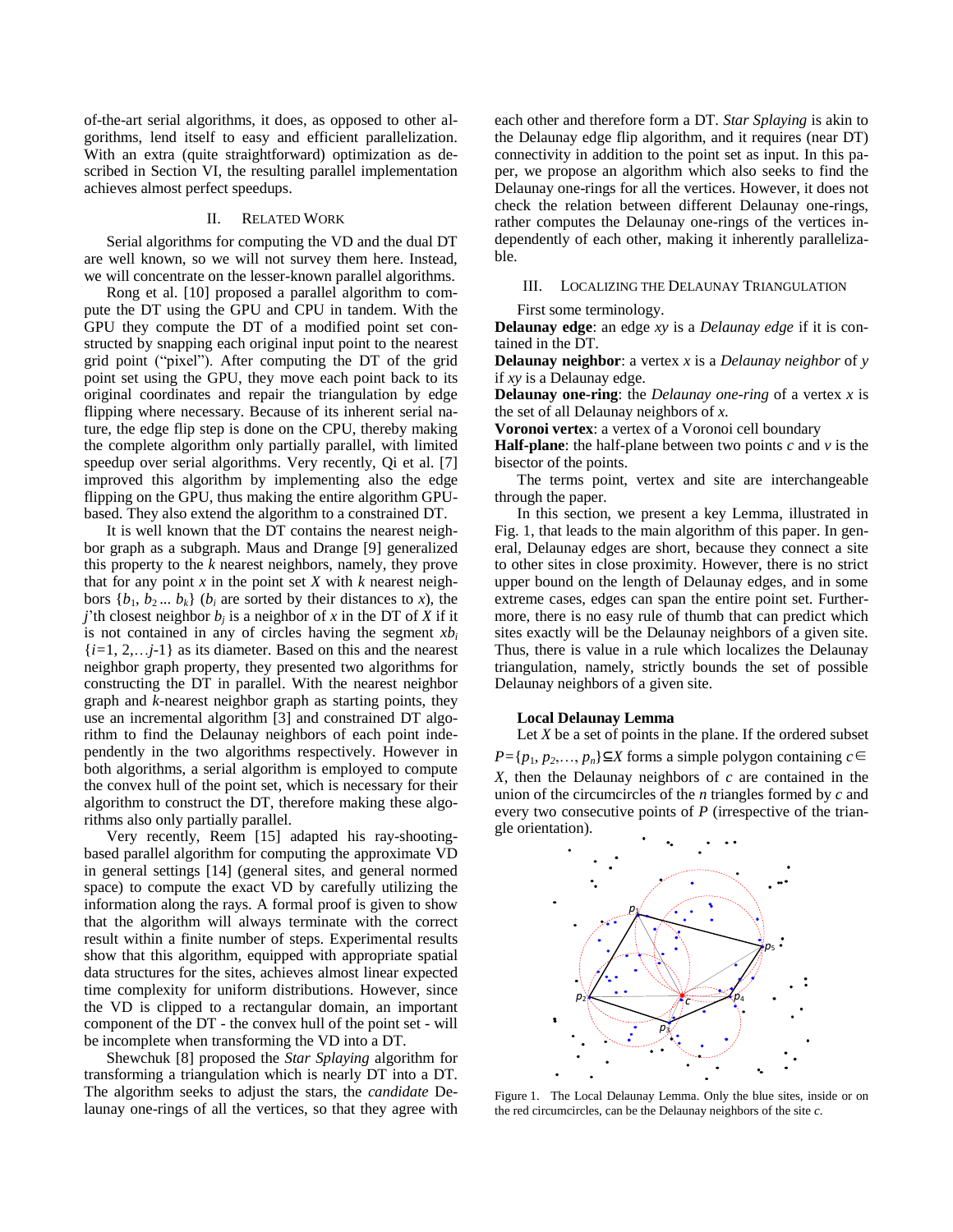**Proof:** Let  $CC = \bigcup_i CC_i$ , where  $cc_i$  is the circumcircle of  $\triangle$ *c* $p_i$  $p_{i+1}$ .

For any point  $v \notin CC$ , since *P* is closed and contains *c*, *v* must be contained in some (at least one) closed sector defined by *c* and an edge on *P*, say  $p_i p_{i+1}$ . The sector is defined as the unbounded region inside the angle  $\angle p_i cp_{i+1}$ , and a closed sector includes the two defining rays,  $cp<sub>i</sub>$  and  $cp<sub>i</sub>$ , as shown in Figure 2.



Figure 2. *Proof of the Local Delaunay Lemma.*

Assume *cv* is a Delaunay edge. This implies that there exists a circle through *c* and *v* which does not contain any other point of *X*, including  $p_i$  and  $p_{i+1}$  [11]. Obviously, *cv* cannot be at the boundary of the sector, as this would imply that either  $p_i$  or  $p_{i+1}$  is inside this circle. Therefore  $p_i$  and  $p_{i+1}$ are on opposite sides of the chord *cv* that divides this circle into two arcs, as shown in Fig. 2. So, on the one hand, for any point  $v_1$  on the arc which is on the same side of  $cv$  as  $p_i$ , we have  $\angle cv_1v \geq \angle cp_iv$ . Similarly for any point  $v_2$  on the complementary arc, we have  $\angle cv_2v \geq \angle cp_{i+1}v$ . Therefore

 $\angle cv_1v + \angle cv_2v \geq \angle cp_iv + \angle cp_{i+1}v$ 

Since *v* is outside the circumcircle of  $\triangle cp_i p_{i+1}$ , we have  $\angle cp_{i+1}v + \angle cp_iv > \pi$ 

which leads to

 $\angle cv_1v + \angle cv_2v \geq \angle cp_iv + \angle cp_{i+1}v > \pi$ 

On the other hand, since  $v_1$  and  $v_2$  are on the two complementary arcs of the chord *cv*:

 $\angle cv_1v + \angle cv_2v = \pi$ 

which is a contradiction. Thus *cv* cannot be a Delaunay edge. □

Note that by including the point at infinity, the Local Delaunay lemma can be generalized to the case that the polygon *P* is unbounded, as is the case for points on the convex hull. Consider the "closed" polygon *P*∪∞, any point inside the unbounded sector of *P* falls inside either or both of the circumcircles of the two infinite triangles, which are essentially two halfspaces.

We also note an important special case of the Local Delaunay Lemma. If *P* is exactly the set of Delaunay neighbors of *c*, then the union of the circumcircles will contain no other points, as expected. The Local Delaunay Lemma allows us to significantly limit the number of points we need to consider when searching for the Delaunay neighbors of a point *x*. Indeed, none of the points outside the union of the circumcircles of triangles incident to *c* can be a Delaunay neighbor of *c*. Therefore it suffices to consider only the points inside this union.

# IV. DELAUNAY TRIANGULATION

Based on the Local Delaunay Lemma, we now outline an algorithm for computing the Delaunay neighbors (and Voronoi cell) of a given point *c*.

**Algorithm** 1.

- 1. Find a (simple) polygon  $P_0 = \{p_1, p_2, \ldots, p_k\}$ , containing *c*.
- 2. Initialize *c*'s candidate Delaunay one-ring:  $P = P_0$ .
- 3. Initialize *c*'s candidate Voronoi cell:  $Q = \{q_1, q_2, \ldots, q_k\},\$ where  $q_i$  is the circumcenter of  $\triangle cp_i p_{i+1}$ .
- 4. Construct the list of Delaunay neighbor candidates  $V = \{x \in X : \exists i ||x - q_i|| < ||c - q_i|| \}$
- 5. for each  $v \in V$
- 6. Compute the half-plane  $H_\nu$  defined by the bisector of *v* and *c*, containing *c*.
- 7.  $Q \leftarrow H_v \cap Q$

8. Update 
$$
P
$$
, based on  $Q$  (See Algorithm 2)

9. end

To find the complete DT of a point set *X*, Algorithm 1 is run for each point *c* in *X*.

The core of the algorithm is half-plane intersection in the loop described in Steps 5-9. Note that the candidate Voronoi cell changes (actually, shrinks) between iterations, therefore the halfspace corresponding to a vertex in *V* may not intersect it, thus not change it. This can be checked by inspecting whether the candidate vertex  $v$  is inside any of the circumcircles defined by the current *P* (or, equivalently, the current *Q*). Actually, for each candidate *v*, we can find the sector  $p_i c p_{i+1}$  that *v* resides in, then by comparing the distance  $||q_i$ *v*// with the distance  $||q_i - c||$ , we can tell if *v* is inside the current union of circumcircles. Since the vertices in *P* are ordered (CCW), we can find the sector containing *v* in *O*(log *d*) time, where *d* is the length of *P*. The intersection with half-plane  $H<sub>v</sub>$  is now done easily, since, starting from the sector, we can find the two edges on  $Q$  that  $H<sub>v</sub>$  intersects in constant time, as shown in Fig. 3. Then we can simply keep the vertices of *Q* that are closer to *c* than *v* is, and replace the other vertices of *Q* with the centers of the new circumcircles.



Figure 3. Intersecting the (solid red) candidate Voronoi cell of *c* with (blue) halfplane  $H_\nu$  associated with the candidate  $\nu$ . After the intersection, the previous (purple) circumcircle is replaced with two new (purple) circumcircles, and *v* is added to the (blue) candidate Delaunay one-ring of *c*. The relevant sector is shaded.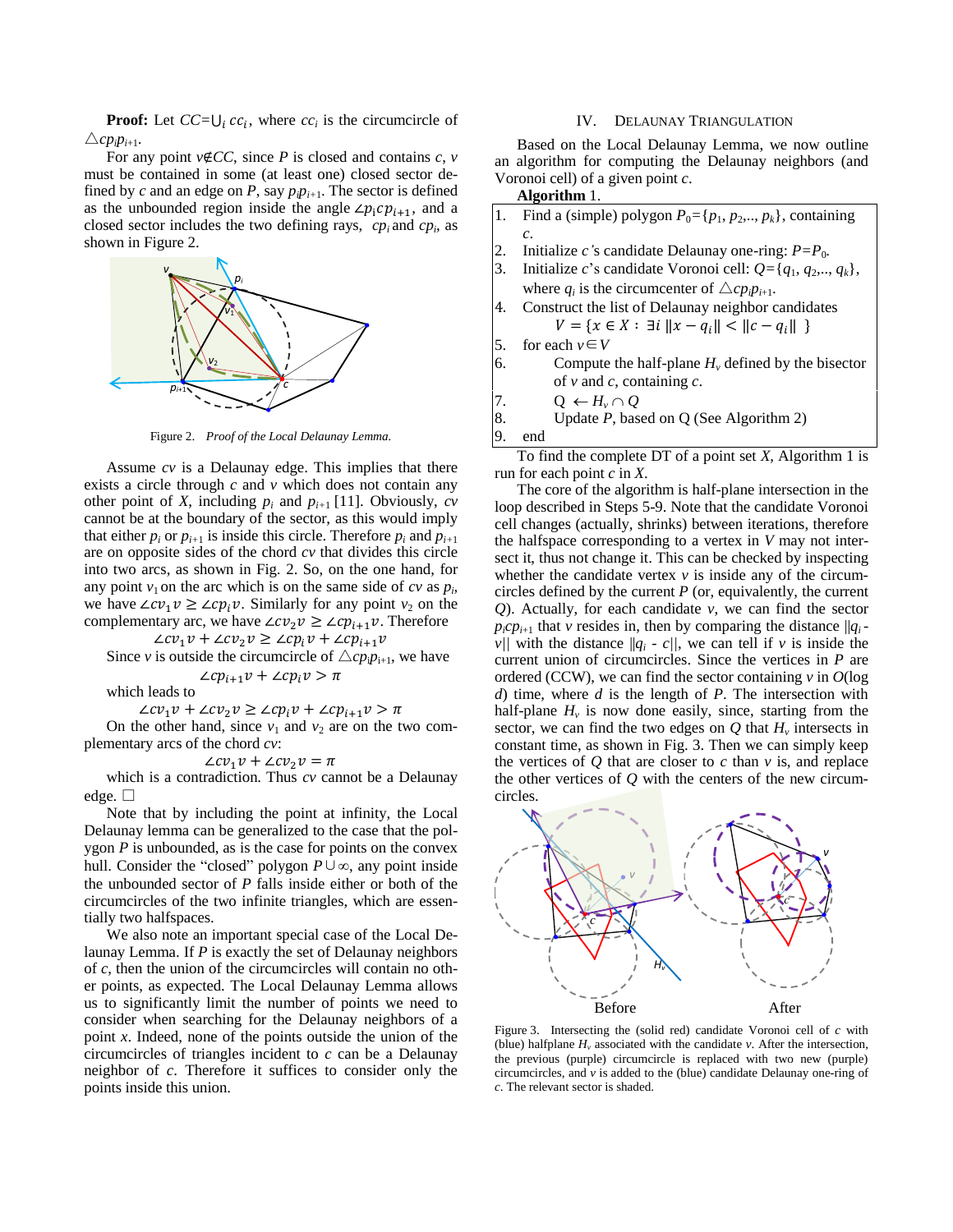Some of the initial triangles incident to *c* could be very skinny and have large circumcircles, which results in the list of Delaunay candidates *V* constructed in Steps 1-4 containing many points. Since the Local Delaunay Lemma holds for any polygon containing *c*, we can optimize the routine by implementing the loop of Algorithm 1 in an incremental manner. Starting from the initial candidate Delaunay polygon *P*, in each iteration we deal with one of its edges,  $p_i p_{i+1}$ . We check whether the circumcircle of the corresponding triangle  $\triangle cp_i p_{i+1}$  contains a point. Only if it does do we run the half-plane intersection routine and update *P* and *Q*. Algorithms 2 shows the pseudo-code for the incremental update of *P* and *Q*.

**Algorithm** 2.

1. LocDT(*c*, *P*, *Q*) 2.  $i = 1$ ; 3. while  $i \leq$  length(*P*) 4.  $V = \{x \in X : ||x - q_i|| < ||c - q_i|| \}$ 5. if *V* is empty 6. *i*++ 7. else /\* half-plane intersection \*/ 8.  $v = \text{any vertex in } V$ 9.  $j = \text{index of first vertex of } Q \text{ inside } H$ <sub>*v*</sub> 10. *m* = index of last vertex of *Q* inside  $H_v$ 11.  $o_1 =$  circumcenter( $p_{m+1}$ ,  $v$ ,  $c$ ) 12.  $o_2 =$  circumcenter(*v*, *p*<sub>*j*-1</sub>, *c*)<br>13.  $Q = \{q_1, \ldots q_m, o_1, o_2, q_{i-1}, \ldots\}$  $Q = \{q_1, \ldots, q_m, o_1, o_2, q_{j\text{-}1}, \ldots, q_{end}\}$ 14.  $P = \{ p_1, \ldots, p_{m+1}, v, p_{j-1}, \ldots, p_{end} \}$ 15.  $i = m+1$ 16. end 17. end

In Algorithm 2,  $m+1$  and  $j-1$  are computed modulus length(*P*).

For the algorithm to have good performance, we need a data structure that supports efficient disk range queries on a set of points. We use the standard cell/bucket data structure proposed by Bentley et al. [1] and Maus [3]: the domain, the bounding box of the point set, is partitioned into boxes of the same size, and an index array is used to store the indices of the points inside each box. The points inside each box can be retrieved in constant time, and the index of the box containing any point can also be computed in constant time. For point sets containing *n* points, we partition the domain into  $\sqrt{n} \times \sqrt{n}$  boxes. Then each box contains a single point on the average, and we found that for uniformly-distributed point sets it takes less than 10 half-plane intersections to find the exact Voronoi polygon and Delaunay one-ring. To make the following operations simpler, we scale the (square) domain to be the unit square.

It remains to provide the details of Steps 1-3 in Algorithm 1, i.e. building an initial candidate Delaunay polygon  $P_0$  and candidate Voronoi cell  $Q_0$  for *c*. Obviously, we would like *Q*<sup>0</sup> to be as *tight* as possible. Also, these steps should be as fast as possible.

We use the "spiral" search technique to find a fixed number, say 6, of non-empty cells around *c*, and then sort all the points inside these cells in CCW order around *c* to obtain the initial polygon  $P_0$ . The dark red spiral in Fig. 4 shows the procedure of the "spiral" search. However in some cases, this initial polygon will not contain *c*. Worse still, when *c* is on the convex hull of the point set, there exists no polygon containing it at all. Luckily, as mentioned in the previous section, we can always include the infinite point into  $P_0$ , and make it "closed".



Figure 4. (Black) Candidate Delaunay one-ring polygon *P* and corresponding (red) dual candidate Voronoi cell *Q* constructed from the points inside the cells inside the blue rectangles. The purple quadrilateral is the initial candidate Delaunay polygon formed by 4 virtual "infinite" points. The right portion shows a candidate Delaunay one-ring containing one virtual "infinite" point. Circumcircles involving the "infinite" point are actually (dashed purple) halfplanes.

The initial candidate Voronoi cell *Q*<sup>0</sup> can be constructed as the "dual" of the site  $c$  by taking the *i*'th vertex of  $Q_0$  to be the circumcenter of  $\triangle cp_i p_{i+1}$  (the circumcenter of infinite triangle is the infinite point). Unfortunately, this does not always result in a simple polygon, as the triangulation inside the polygon  $P_0$  is not always Delaunay itself. This will interfere with the later half-plane intersecting procedure, since the initial candidate Voronoi cell must be valid (simple and convex) for it to be correct. Thus we must prune the polygon  $P_0$  in order to make  $Q_0$  valid. Obviously, this can be achieved by intersection of all the half-planes defined by *c* and all the vertices of  $P_0$ . To simply this process, we first construct  $P_0$  to be the square formed by 4 virtual points, { $(-$ 1/2, -1/2), (3/2, -1/2), (3/2, 3/2), (-1/2, 3/2)}, outside the domain (the unit square), and take the candidate Voronoi cell  $Q_0$  to be the dual of  $P_0$ . Then for each vertex of  $P_0$ (without the infinite point), we run the same half-plane intersection routine as in Step 5-9 of Algorithm 1, to update *P* and *Q*.

After this step, we will usually be left with a very tight containing polygon *P*. This will rule out the majority of the point set from the Delaunay neighbor candidate list *V*, In fact, quite a few of the circumcircles are already empty, as shown in Fig. 4, therefore the core of Algorithm 1, Steps 5-9, needs to process only a very small number of candidate neighbors.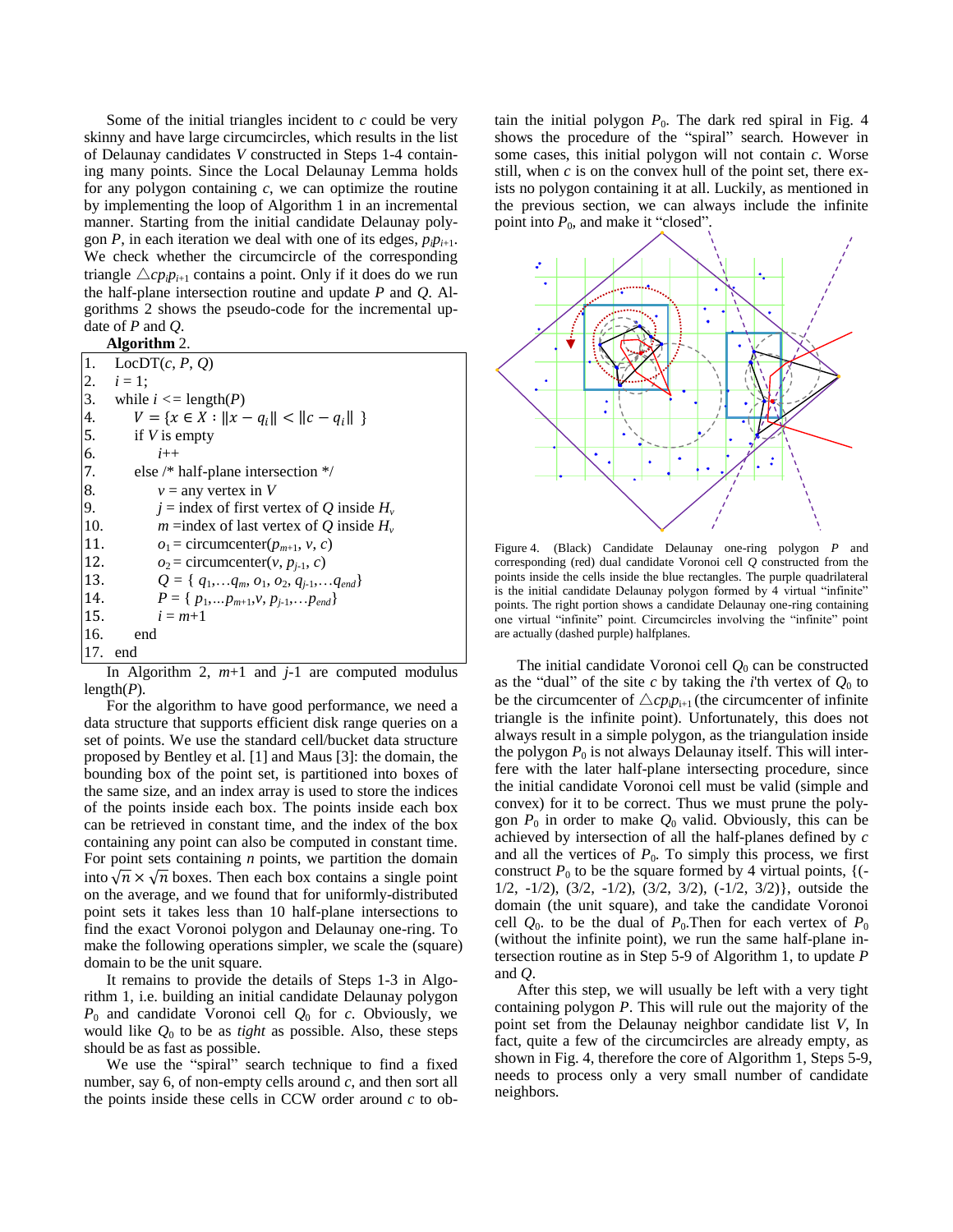Thanks to the introduction of virtual (infinite) points, we do not need to take special care of the points on the convex hull. However, note that the circumcircles of the triangles containing the virtual points are actually halfspaces, therefore the Delaunay neighbor candidates list *V* should be constructed slightly differently. The point-in-circumcircle test in Algorithm 1 should also be replaced with a point-inhalfplane test.

The top row of Fig. 7 shows the evolution of *P* and *Q* in a typical scenario.

Note that our algorithm does not take degenerate cases into account. When such situations exist in the given point set, i.e. more than 3 points form an empty circle, then the Delaunay one-rings of these points, as found by our algorithm, may not agree with each other, rendering the complete DT invalid. In such cases, we can slightly modify the algorithm by perturbing each point randomly so that the degeneracy disappears while the DT is preserved.

# V. PARALLEL DELAUNAY TRIANGULATION

The Delaunay triangulation algorithm can be parallelized in a straightforward manner. In fact, since the same procedure is applied to each point, and the processing of each point is independent of the others, we can simply parallelize the loop applying Algorithm 1 to all input points. Before running the main algorithm, we need to partition the point set into uniform cells/buckets and build the data structure. Due to its regularity and simplicity, this can also be parallelized using standard thread synchronization techniques, such as atomic operations. In any case, this preprocessing accounts for less than 0.1% of the serial processing time.

# *A. Avoiding redundancy*

Each Delaunay triangle features in each of the three Delaunay one-rings of its vertices, therefore simply applying Algorithm 1 to each point independently will compute each Delaunay triangle three times. A similar analysis reveals that each Delaunay edge will be computed four times. When running the serial version of the algorithm, some of this can be saved in an obvious manner by updating the Delaunay neighbor information for each  $p_i$  after finding  $P$  - the Delaunay one-ring of *c* - and then skipping the Delaunay neighbors already found when applying Algorithm 1 on *p<sup>i</sup>* . Alas, it is difficult to apply this simple strategy when running the algorithm in parallel, as this requires too much coordination between processors when updating the Delaunay neighbor information.

Fortunately, it is still possible to reduce the redundant computation also in the parallel case. Since a triangle is always intersected by one of the three vertical lines through its vertices, we can construct the entire DT by computing *only the two Delaunay triangles that intersect the vertical line through each point*. As shown in Fig. 5, only the two gray Delaunay triangles need to be found for point *c*. To implement this optimization, we modify Algorithm 1 and 2 accordingly. In Algorithm 1, we build the initial candidate Delaunay one-ring using only four points (including virtual points if necessary); one in each of *c*'s four quadrants. In Algorithm 2 we process only the two edges of the Delaunay polygon which intersect the vertical through *c*. The bottom row of Fig. 7 shows the evolution of *P* and *Q* in this optimized version of the DT algorithm, which may be compared to the evolution in the serial version of the algorithm in the top row of that figure.



Figure 5. Reducing the DT computation by computing only the two Delaunay triangles incident on *c* that intersect the red vertical through *c*.

#### *B. Load balancing*

To achieve the best performance of a parallel algorithm, it is important to balance the workload of the parallel tasks, since the overall performance is determined by the slowest processor. However, Algorithm 1 performs quite differently for interior points and for boundary points, even in a uniformly distributed point set. For most interior points, Algorithm 1 has constant time complexity w.r.t. *n*, the size of the point set, while for points on the convex hull and some interior points nearby, the time complexity is  $O(\sqrt{n})$ . This is because the Delaunay polygon *P* contains the infinite point, which indicates that the circumcircle of some triangle is a half-space, meaning that  $O(\sqrt{n})$  cells of points must now be checked. So although the serial version of the algorithm treated all points equally, the parallel version must be wary of points on the convex hull.

Since it is difficult to tell apriori which points are on the convex hull, we adopt a strategy which disguises these points as interior points. This is done by using a *periodic* DT [36], which is the DT of a point set which is replicated in tiles over the plane. Thus each point in the periodic DT may be considered an interior point and the time complexity of Algorithm 1 will then always be constant. Based on this, we may adjust Step 1 and 4 in Algorithm 1 by replacing the virtual (infinite) points with replicas of *c* in different periods and build the Delaunay neighbor candidate list in periodic space. Fig 6. shows an example of a periodic DT.

It remains to describe a method to transform a periodic DT into a regular DT in linear time. First we remove the triangles crossing the boundary of the domain in the periodic DT, and find the resulting triangulation boundary vertices by checking whether their Delaunay one-ring is closed. Since no new triangles are introduced, all the existing triangles stay Delaunay, and we need only to find the Delaunay edges between the triangulation boundary and the convex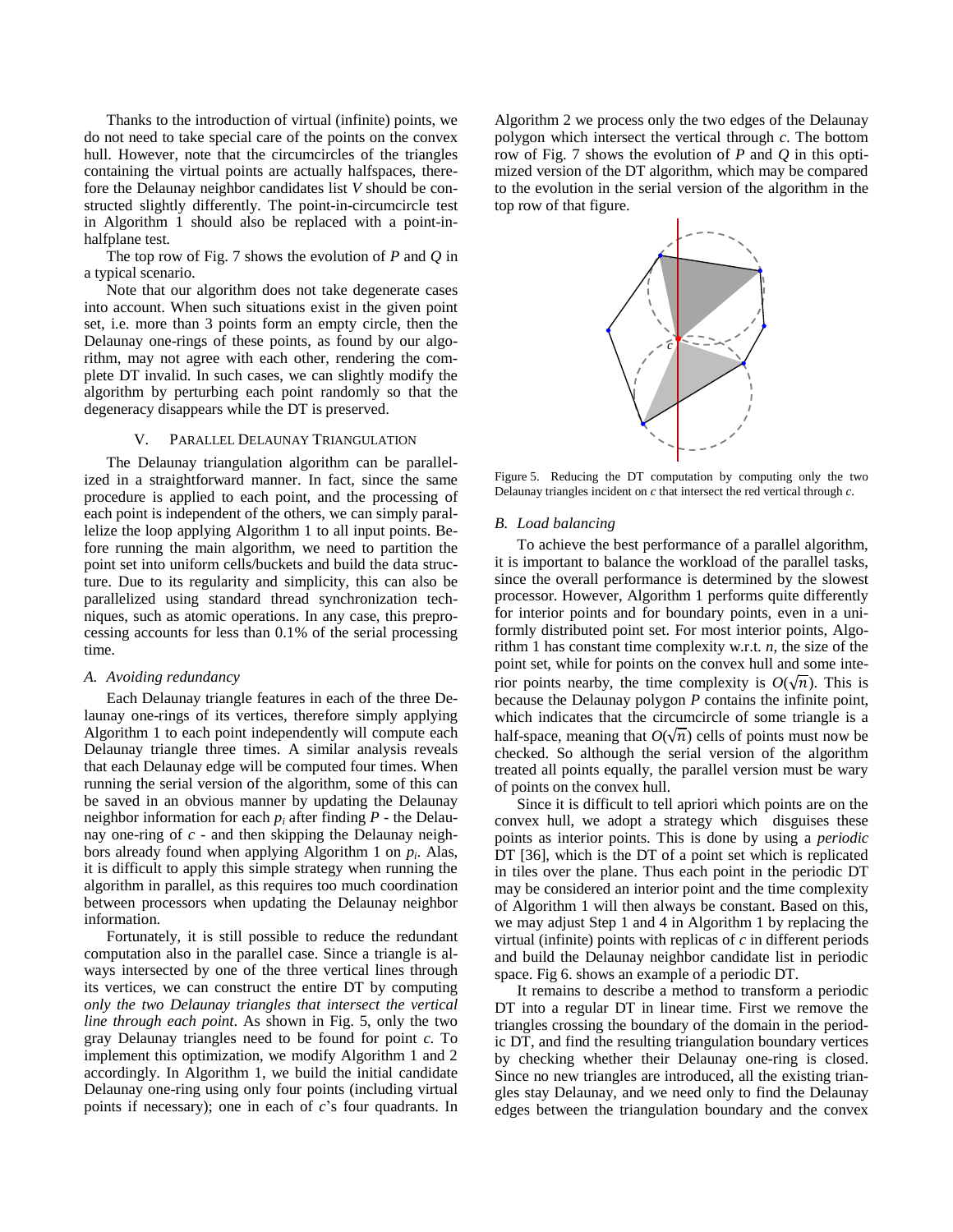hull. The latter can be traced from the boundary vertices in time linear in the number of boundary vertices [31]. Then, as shown in Fig. 6, the region between the (blue) boundary and the (red) convex hull is the union of simple closed polygons, which may be identified by "walking" along the boundary. A simplified version of our Algorithm 1 may be used to triangulate these polygons by running on their vertices in parallel. For each vertex *c* on any of these simple polygons *G*, we replace  $c \in G$  with the infinite point, to obtain the initial candidate Delaunay one-ring *P*, and construct the Delaunay neighbor candidate list *V* as all the vertices of *P*.



Figure 6. Transforming a periodic DT to a regular DT. The green square marks the original domain of the input point set and the red polygon its convex hull. Four periods are shown. The blue polygon marks the boundary of the DT after removing all triangles of the periodic DT crossing the original (green) domain boundary. Only the region between it and the (red) convex hull, which consists of the union of simple polygons, such as the blue polygon, need to be triangulated.

# VI. EXPERIMENTAL RESULTS

In this section, we demonstrate the efficiency of our DT algorithm, both serial and parallel, for point sets drawn from a uniform distribution, and analyze the complexity of the algorithm. Our experiments were run on a PC with an Intel i7-i2720QM@2.2 GHZ 4-core CPU and 8GB RAM.

For a uniformly distributed point set, the algorithm takes constant average time to compute the Voronoi cell and the Delaunay one-ring for most interior points and  $O(\sqrt{n})$  for each point on the convex hull and a very few points near the convex hull. Since the number of points on the convex hull is  $O(log n)$  on the average [33], the overall time complexity of the algorithm is  $O((n-\log n)+\sqrt{n}\log n) = O(n)$ . Our serial implementation confirms this. As for the space complexity, our algorithm needs to build and use the cell/bucket data structure, which takes  $O(n)$  space. As discussed in Section V, we only need to output two triangles for each vertices, therefore we need  $O(n)$  space to store the results. For each parallel thread, we need to maintain both the candidate Delaunay one-ring polygon and the candidate dual Voronoi cell for

current vertex. Let the largest valence of the DT be *k* and the number of parallel threads be *p*, then the overall space complexity is  $O(n)+O(n)+O(kp)=O(n+kp)$ .

Fig. 8 shows the runtime of our DT algorithm with 1 to 4 CPU cores in comparison with Qhull [37], CGAL [35] and Triangle [32] - the best (and most popular) serial algorithms that we are aware of - and GPU-DT [8], for uniformly distributed point sets of different sizes (between  $10<sup>5</sup>$  and 10<sup>6</sup> points). Triangle and CGAL have similar performance, and the serial implementation of our DT algorithm is approximately 2-2.5 times slower.

The DT algorithm was parallelized on a multi-core CPU using OpenMP [34]. The atomic directive is used to build the cell data structure in parallel. Only the point set and corresponding spatial data structure are shared among all the threads. Fig 8. shows that the parallel DT gives an almost perfect speedup over the serial version, thus our parallel implementation on 3 cores and above outperforms Triangle and CGAL, and the same implementation on 4 cores outperforms GPU-DT. Fig 9. shows the speedup using different numbers of CPU cores for different point sets. This particular experiment was run on a Linux server containing two Intel Xeon E5420@2.5 GHZ 4-core CPUs with 32GB RAM. As can be seen, our parallel implementation gives an almost perfect speedup over the serial version for point sets under either uniform or non-uniform distribution.

Our algorithm is designed primarily for uniformly distributed point sets. Although it can also be used for nonuniform distributions, its performance will not be as good. Table I shows the timing of the algorithm run on some point sets having irregular distributions. For point sets having "reasonable" distributions, such as the Gradient and Leaf examples, our algorithm still achieves reasonable performance. However for point sets having extreme distributions, such as the Ring example, our algorithm performs poorly. The reason is that most cells in the underlying grids are either empty or very dense, causing the Delaunay neighbor candidate sets *V* constructed in Algorithm 1 to be either very large or empty. This significantly damages the load balance, increasing the complexity of Algorithm 1.

## VII. CONCLUSION

We have presented a Local Delaunay lemma which allows to localize the Delaunay triangulation, namely, bound the points in a set which may be Delaunay neighbors of a given point. This localization may be used to design an algorithm to construct the Delaunay triangulation and Voronoi diagram, which may easily be parallelized, since the Delaunay neighbors of any point may be found independently and relatively quickly by process of elimination. Our experiments show that speedup is linear in the number of processors, which means that Delaunay triangulations may be computed arbitrarily quickly by adding computing power.

Future work includes implementation on modern graphic hardware (GPU), extending the algorithm to 3D space, optimizations for point sets with non-uniform distributions and generalization to power diagrams and regular triangulations.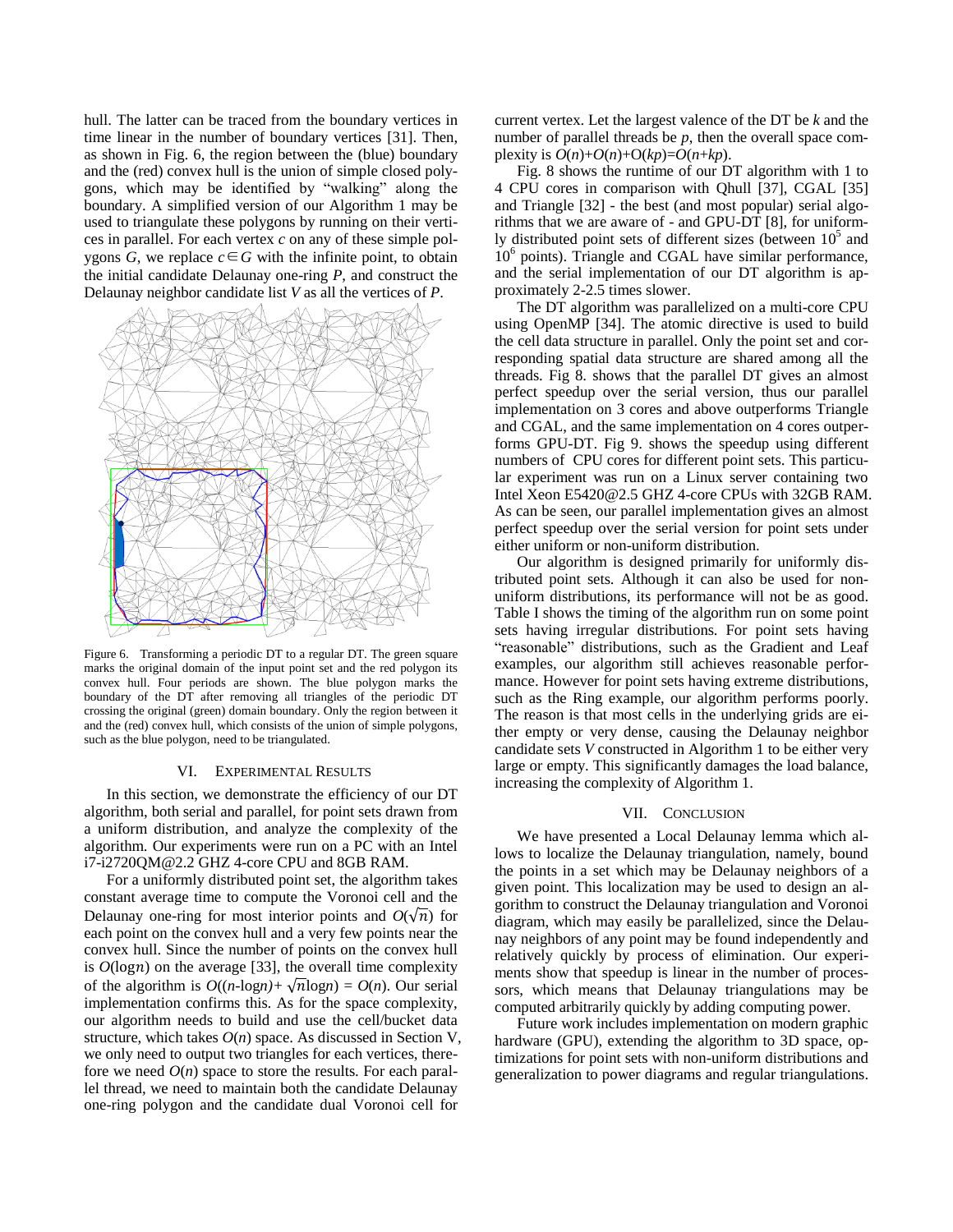

Figure 7. Evolution of the (black) Delaunay one-ring *P* and (red) Voronoi cell *Q* as Algorithms 1 and 2 are running. (Top) Serial version. (Bottom) Parallel version optimized to eliminate redundancy.



Figure 8. Runtime of parallel DT with different configurations compared to Qhull [37], CGAL [35] and Triangle [32] - the state-of-the-art serial algorithms, and GPU-DT [7].



Figure 9. Speedup of parallel DT using multi-core CPU.

TABLE I. RUNTIME (SEC) OF PARALLEL DT ON NON-UNIFORM POINT SETS.

| <b>Point set</b><br>(51,200)<br>points) | Ring  | <b>Gradient</b> | Leaf  |
|-----------------------------------------|-------|-----------------|-------|
| Parallel<br>DT<br>on 4 cores            | 0.516 | 0.036           | 0.048 |
| <b>CGAL</b> [35]                        | 0.091 | 0.089           | 0.091 |
| Triangle [32]                           | 0.055 | 0.055           | 0.057 |

#### ACKNOWLEDGMENT

This research project was financially supported by the state of Lower-Saxony and the Volkswagen Foundation, Hannover, Germany. R. Chen is partially supported by the Ali Kaufmann postdoctoral fellowship at the Technion.

#### **REFERENCES**

- [1] J. L. Bentley, B. W. Weide, and A. C. Yao. 1980. Optimal expected-time algorithms for closest point problems. ACM Trans. Math. Softw. 6(4), 563-580.
- [2] P. Su and R. L. Scot Drysdale. 1995. A comparison of sequential Delaunay triangulation algorithms. In Proc. SoCG '95. 61-70.
- [3] A. Maus. 1984. Delaunay Triangulation and the convex hull of n points in expected linear time. BIT, 24:151-163.
- [4] L. J. Guibas, D. E. Knuth, and M. Sharir. 1990. Randomized incremental construction of Delaunay and Voronoi diagrams. In Proc. ICALP '90, 414-431.
- [5] R. A. Dwyer. 1987. A faster divide-and-conquer algorithm for constructing Delaunay triangulations. Algorithmica 2, 137-151
- [6] S. Fortune. 1986. A sweepline algorithm for Voronoi diagrams. In Proc. SoCG '86, 313-322.
- [7] M. Qi, T-T Cao and T-S Tan. 2012. Computing 2D constrained Delaunay triangulation using the GPU. In Proc. Symp. Interactive 3D Graphics and Games (I3D '12). 39-46.